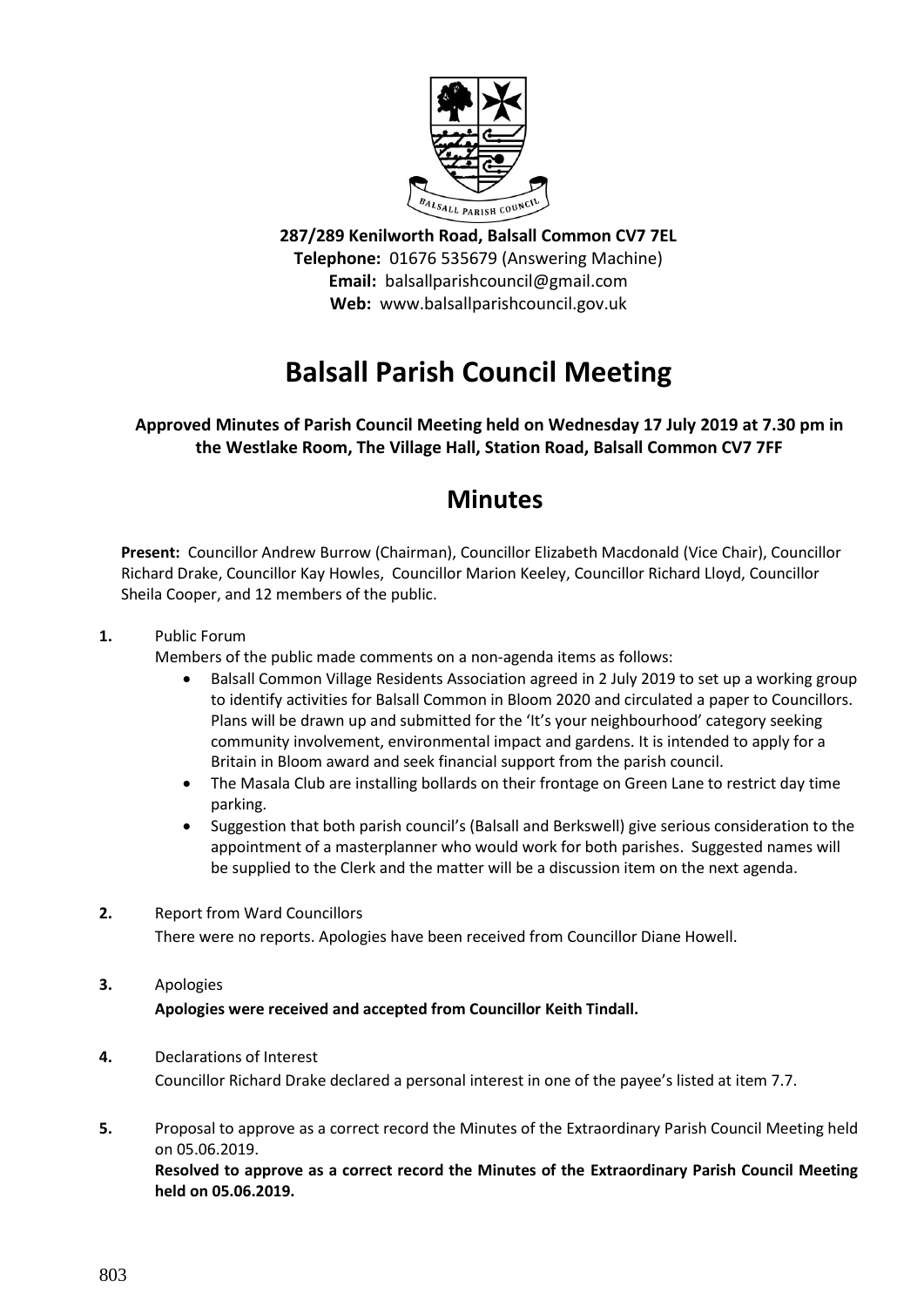Proposal to approve as a correct record the Minutes of the Parish Council Meeting held on 12.06.2019.

**Resolved to approve as a correct record the Minutes of the Extraordinary Parish Council Meeting held on 12.06.2019.**

**6.** Proposal to receive an update on the progress of resolutions of the Parish Council Meeting held on 12.06.2019 and the Extraordinary Parish Council Meeting held on 05.06.2019. There were no updates not already on the agenda.

#### **7. Accounts:**

**(7.1)** Proposal to sign off the Bank Reconciliation for the period 01.06.19 – 30.06.19

**Resolved** to note the Bank Reconciliation for the period 01.06.19 – 30.06.19**.**

**(7.2)** Proposal to note the Cashbook June 2019.

**Resolved** to note the Cashbook for June 2019**.**

**(7.3)** Proposal to receive the budget variation report for April – June 2019 and note the budget variations.

**Resolved** to receive the budget variation report for April – June 2019 and note the budget variations.

**(7.4)** Proposal to note the following correction to the list of Payments for Approval and Payments Made using General Power of Competence for the month of April 2019 as follows:

| made asing denotative were or competence for the month of high 2015 as follows. |                                           |                 |               |  |
|---------------------------------------------------------------------------------|-------------------------------------------|-----------------|---------------|--|
| 16.04.19<br>Budget - Street scene – village planting                            |                                           | $£107.10$ gross | <b>EO VAT</b> |  |
| To read:                                                                        |                                           |                 |               |  |
| 16.04.19                                                                        | Budget – Personnel – Councillors expenses | $£107.10$ gross | £0 VAT        |  |

**Resolved** to note the above correction to the list of Payments for Approval and Payments Made using General Power of Competence for the month of April 2019.

**(7.5)** Proposal to note cheque signatures obtained away from and since council meeting 12 June 2019 (authorised for payment minute 10.4).

|          |        |                                       |                               | Gross    | <b>VAT</b> |
|----------|--------|---------------------------------------|-------------------------------|----------|------------|
|          |        |                                       |                               | £        | £          |
| 04.06.19 | 100233 | <b>Balsall Common Festival</b>        | Grants & Donations            | 1,000.00 | 0          |
| 04.06.19 | 100234 | <b>Heart of England School</b>        | <b>Grants &amp; Donations</b> | 2,000.00 | $\Omega$   |
| 04.06.19 | 100235 | J Parry-Evans reimbursement           | Administration                | 135.86   | 15.98      |
| 04.06.19 | 100236 | Pied Piper Pest & Wildlife Management | Cemetery                      | 102.00   | 17.00      |
| 04.06.19 | 100237 | Spence & Partners Ltd                 | <b>Professional Services</b>  | 556.50   | 92.75      |
| 04.06.19 | 100238 | <b>WALC</b>                           | Personnel                     | 120.00   | $\Omega$   |
| 06.06.19 | 100239 | <b>B</b> Ball                         | Cemetery                      | 640.00   | $\Omega$   |
| Total    |        |                                       |                               | 4,554.36 | 125.73     |

**Resolved** to note cheque signatures obtained away from and since council meeting 12 June 2019 (authorised for payment minute 10.4).

**(7.6)** Proposal to approve the list of Payments Made using General Power of Competence for June 2019 as listed below.

| Date     | SO/DD     | Pavee            | <b>Budget</b>           | Gross  | <b>VAT</b> |
|----------|-----------|------------------|-------------------------|--------|------------|
| 01.06.19 | <b>SO</b> | R. Westwood      | Admin - rent            | 600.00 |            |
| 05.06.19 | DD        | Vodafone Limited | Admin - phone/broadband | 48.74  | 8.12       |
| Total    |           |                  |                         | 648.74 | 8.12       |

In addition a salary payment was made in June for the Clerk's salary.

**Resolved** to approve the list of Payments Made using General Power of Competence for June 2019.

**(7.7)** Proposal to authorise the following invoice payments using General Power of Competence:

| Date     | Cheque | Payee                              | <b>Budget</b> | Gross  | <b>VAT</b> |
|----------|--------|------------------------------------|---------------|--------|------------|
|          |        |                                    |               |        |            |
| 17.07.19 | 100241 | <b>Balsall Common Village Hall</b> | Admin         | 120.00 |            |
| 17.07.19 | 100242 | Pied Piper Pest & Wildlife         | Cemetery      | 102.00 | 17.00      |
|          |        | Management                         |               |        |            |
| 17.07.19 | 100243 | The Society of Local Council       | Admin         | 196.00 |            |
|          |        | Clerks                             |               |        |            |
| 17.07.19 | 100244 | Warwickshire Conservation          | Recreation    | 100.00 |            |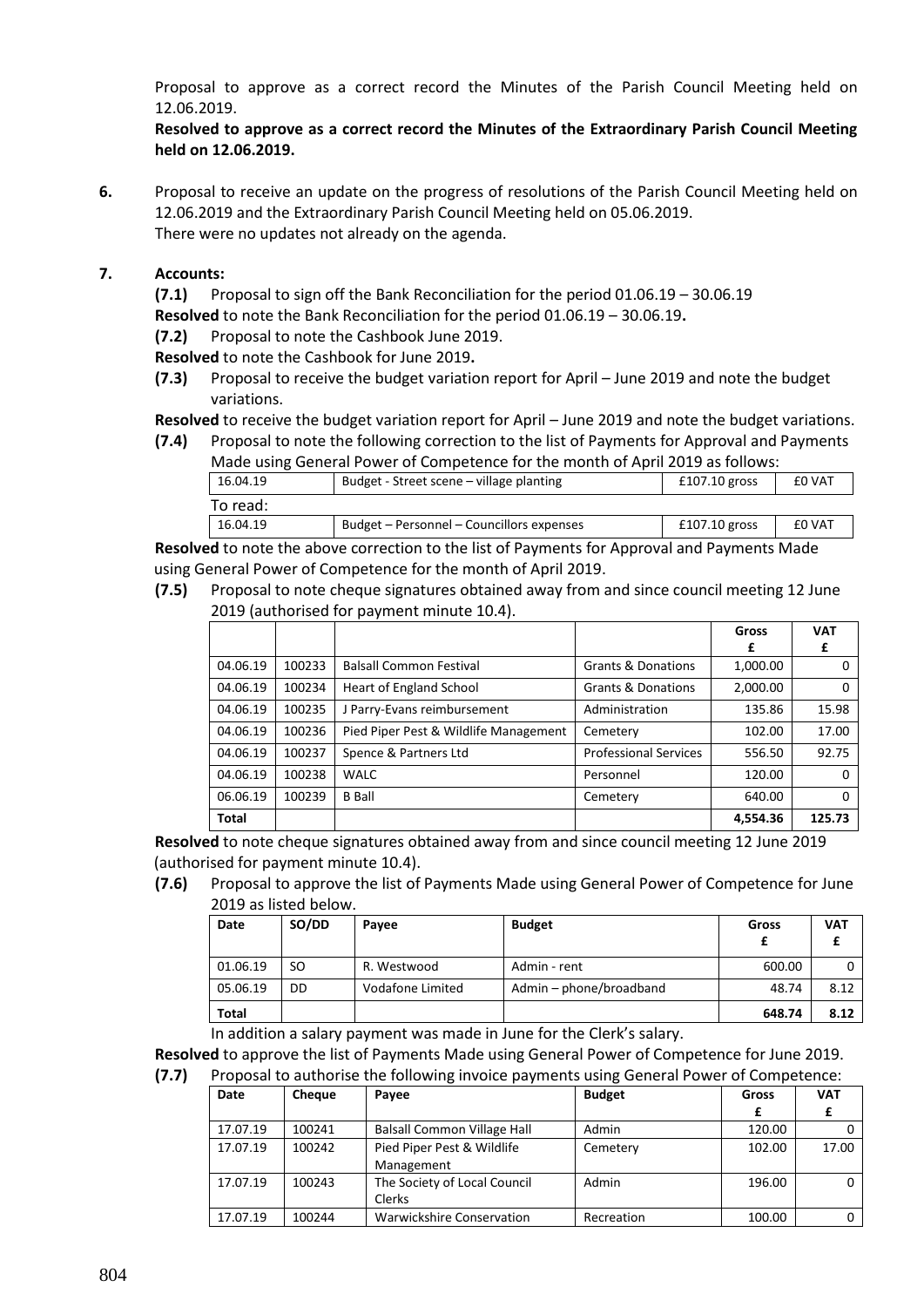|          |        | Volunteers               |                        |           |          |
|----------|--------|--------------------------|------------------------|-----------|----------|
| 17.07.19 | 100245 | <b>WALC</b>              | Staff/Salaries/Pension | 60.00     | 0        |
| 17.07.19 | 100246 | Secure-A-Field           | Recreation             | 4,756.65  | 729.77   |
| 17.07.19 | 100247 | Caroline O'Brien Limited | Professional fees      | 60.40     | 10.07    |
| 17.07.19 | 100248 | AMS Ltd                  | Recreation             | 610.00    |          |
| 17.07.19 | 100250 | Ian Richards             | Recreation, Cemetery   | 1,954.00  | 0        |
|          |        |                          | & Street Scene         |           |          |
| 17.07.19 | 100251 | <b>HMRC</b>              | Staff/Salaries/Pension | 2,570.04  | 0        |
| 17.07.19 | 100252 | <b>Broxap Limited</b>    | Recreation             | 9,308.40  | 1,551.41 |
| 17.07.19 | 100253 | <b>B</b> Ball            | Cemetery               | 640.00    | 0        |
| Total    |        |                          |                        | 20,477.49 | 2,308.25 |

In addition a salary payment is authorised for payment in July for the Clerk's salary, cheque number 100249.

**Resolved** to authorise the above invoice payments using General Power of Competence

**(7.8)** Proposal to note expenditure authorised by the Clerk in line with Financial Regulation 4.5:

| Date     | <b>Purpose</b>                                        | Provider     | <b>Budget</b> | Gross | <b>VAT</b> |
|----------|-------------------------------------------------------|--------------|---------------|-------|------------|
| 04.07.19 | Removal of railguard<br>planter on damaged<br>railing | Ian Richards | Street scene  | 30.00 |            |
| 04.07.19 | Repair of playground gate Oakley                      | lan Richards | Recreation    | 20.00 |            |
| Total    |                                                       |              |               | 50.00 |            |

**Resolved** to note expenditure authorised by the Clerk in line with Financial Regulation 4.5.

#### **8. Planning Applications**

#### **(8.1) PL/2019/01527/MINFHO**

Cintra, Balsall Street, Balsall Common, Solihull Part first floor rear and single storey rear extensions.

**Resolved** to make no comment.

#### **(8.2) PL/2019/01478/TPO**

19 Speedwell Drive, Balsall Common, Solihull CV7 7AU Cut back of 1No. ash tree (Tree 1) by 20% to fence line. Application already approved.

#### **(8.3) PL/2019/01539/PNCUDW**

Chesterton Farm, Table Oak Lane, Meer End, Solihull Prior notification for conversion of existing two storey barn into a single dwelling.

**Resolved** to make no comment.

#### **(8.4) PL/2019/01641/MINFHO**

106 Needlers End Lane, Balsall Common, Solihull CV7 7AB Bedroom and en suite extension over existing garage and kitchen at side of dwelling

**Resolved** to make no comment.

#### **(8.5) PL/2019/01610/MINFHO**

Brockhill House, Table Oak Lane, Meer End, Solihull Single storey extension.

**Resolved** to express concern over the highways impact of a widened entrance close to the road junction.

#### **(8.6) PL/2019/01720/TPO**

6 Winsford Close, Balsall Common, Solihull CV7 7UB Fell to ground 1 No. acer tree (T1), 5m from front of house 1m from drive. **Resolved** to support the Tree Officers recommendation.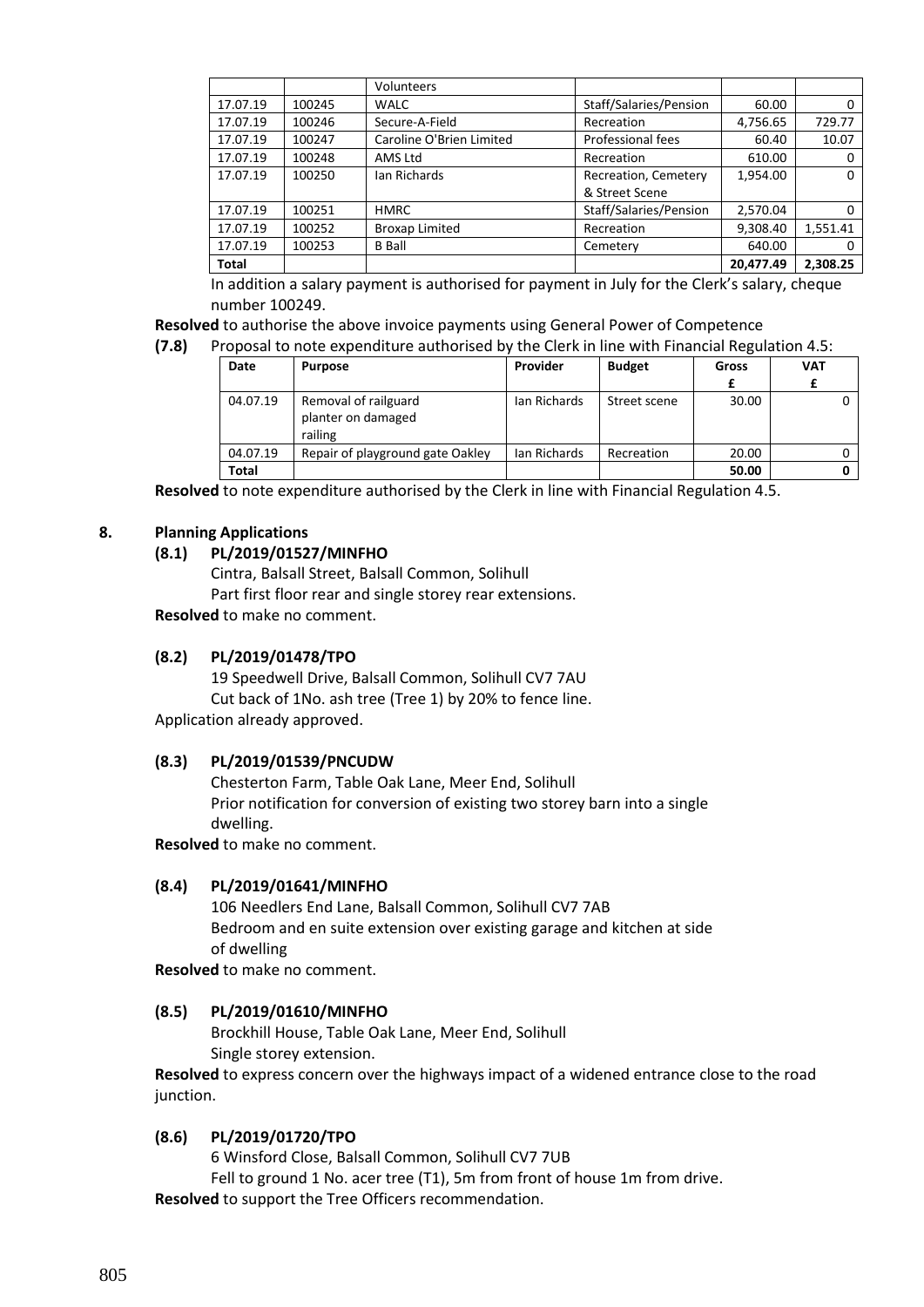## **(8.7) PL/2019/01425/PNCUDW**

Land of Previous Trevina, Honiley Road, Balsall Common, Solihull Prior notification for a change of use from agricultural building to single dwelling. **Resolved** to make no objection.

## **(8.8) PL/2019/01807/TPO**

6 Speedwell Drive Balsall Common Solihull CV7 7AU

Remove epicormic growth and small branches up to the crown break (approximately 3m from ground) on 1 No. oak tree in middle of garden.

**Resolved** to request that the Tree Officers comments are followed.

#### **9. Facilities**

**(9.1)** Proposal to consider seeking Green Flag Status for Willow Park. Information available at [https://www.solihull.gov.uk/Resident/Leisure-parks/parks-and-open-spaces/parks/green](https://www.solihull.gov.uk/Resident/Leisure-parks/parks-and-open-spaces/parks/green-%20%20%20%20%20%20%20%20%20%20%20%20%20%20flag-parks)[flag-parks](https://www.solihull.gov.uk/Resident/Leisure-parks/parks-and-open-spaces/parks/green-%20%20%20%20%20%20%20%20%20%20%20%20%20%20flag-parks) and <http://www.greenflagaward.org.uk/how-it-works/judging-criteria/>

**Resolved** to nominate Councillors Macdonald and Keeley and a Friends of Willow Park representative to explore the proposal and talk to SMBC.

**(9.2)** Proposal to order annual playground and gym equipment inspections from RoSPA at an estimated total cost of £379.20 including VAT.

**Resolved** to approve the order of annual playground and gym equipment inspections from RoSPA at an estimated total cost of £379.20 including VAT.

**(9.3)** Proposal to order 4 vinyl signs for Willow Park (2) Oakley Playground and Oakley Green to update the address contact information for Balsall Parish Council at a quoted cost of £72.00 including VAT.

**Resolved** to approve the of order 4 vinyl signs for Willow Park (2) Oakley Playground and Oakley Green to update the address contact information for Balsall Parish Council at a quoted cost of £72.00 including VAT.

- **(9.4)** Proposal to implement alterations to the MUGA in Willow Park in order to reduce noise levels whilst the facility is in use for football by either:
	- a) The commission of Sutcliffe Play SW to supply and install the replacement of two panels and to add rubber edging at a cost of £4,972.16 plus VAT with resources from the General Fund or received CIL (subject to confirmation of fund eligibility); or
	- b) Order the parts and delivery from Sutcliffe Play SW at a cost of £1,287.16 plus VAT and engage the grounds contractor at £20ph to install.

A decision on this item was postponed pending a visit to Willow Park scheduled for 17 June 2019.

**Resolved** to not take a decision at this time but reconsider from next year's budget.

**(9.5)** Proposal to order 21 post caps, sealant and adhesive to fix to MUGA railing posts as identified in the annual safety inspection 2018 at a cost of £171.31 plus delivery and VAT and engage the grounds contractor at £20ph to install.

**Resolved** to approve the order of 21 post caps, sealant and adhesive to fix to MUGA railing posts as identified in the annual safety inspection 2018 at a cost of £171.31 plus delivery and VAT and engage the grounds contractor at £20ph to install.

**(9.6)** Proposal to allow Friends of Willow Park to organise volunteers to sow 1kg of field poppy seed supplied by SMBC in Willow Park this autumn to commemorate the 75<sup>th</sup> anniversary of the end of WWII in 2020. The proposed area to be planted is between the new path and the wood margin, FoWP to advise on mowing schedule in order for the council to advise the grounds contractor.

**Resolved** to allow Friends of Willow Park to organise volunteers to sow 1kg of field poppy seed supplied by SMBC in Willow Park this autumn to commemorate the  $75<sup>th</sup>$  anniversary of the end of WWII in 2020. The proposed area to be planted is between the new path and the wood margin, FoWP to advise on mowing schedule in order for the council to advise the grounds contractor.

**(9.7)** Proposal to discuss a permissive right of way at the NW corner of Willow Park. **Resolved** to nominate Councillor Richard Lloyd to undertake a Land Registry search to find the owner of the land owner concerned and submit a re-imbursement claim to the Clerk for the costs.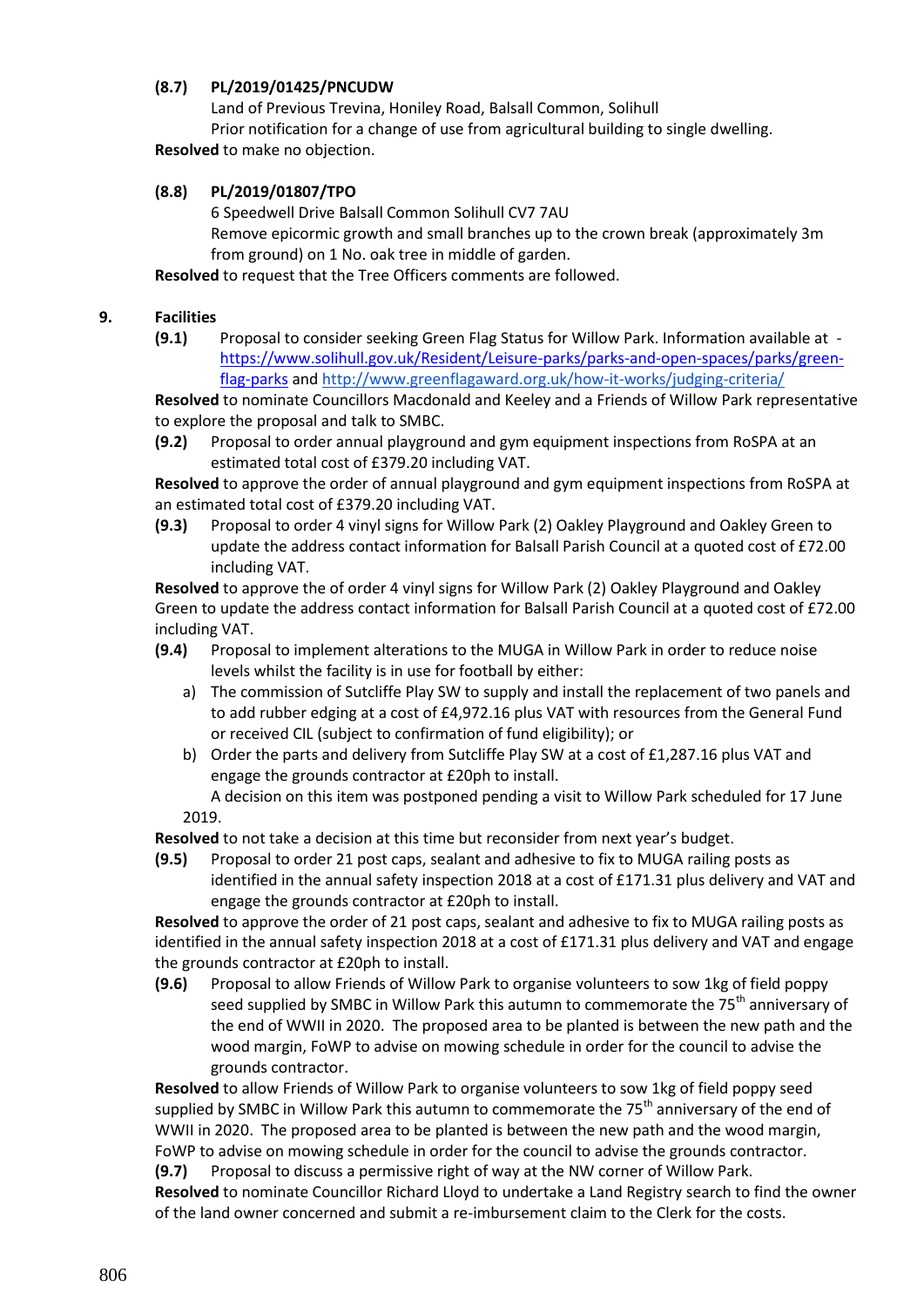**(9.8)** Proposal to support an application to West Midlands Combined Authority Better Street Community Fund by Friends of Willow Park for the installation of cycle racks, a pair of sunken trampolines and funding for a dog agility area in Willow Park.

**Resolved** to support an application to West Midlands Combined Authority Better Street Community Fund by Friends of Willow Park for the installation of cycle racks and funding for a dog agility area in Willow Park.

- **(9.9)** Proposal to delegate to Councillors the following:
	- a) Work with SMBC to achieve a hard link between the west end entrance to Willow Park and the pavement on Needlers End Lane as there is currently restricted access for pedestrians (particularly those with mobility restrictions and push chairs).
	- b) To investigate the poor state of grass on SMBC land at the entrance exacerbated by vehicle access to the park.

**Resolved** to delegate to Councillor Andrew Burrow to follow up. Councillor Burrow indicated that Bruce Brant, SMBC had accepted the issue and had identified up to £1500 to cover the costs of a).

## **10. Street Scene**

**(10.1)** Proposal to order the install, switch on and take down for storage of the Balsall Common Christmas lights from SMBC Street Lighting, Managed Growth Directorate at an estimated cost of £6,705.67 plus VAT (2018 cost).

**Resolved** to approve the order for the install, switch on and take down for storage of the Balsall Common Christmas lights from SMBC Street Lighting, Managed Growth Directorate at an estimated cost of £6,705.67 plus VAT (2018 cost) plus the rise in cost for 2019/20.

**(10.2)** Proposal to order the supply, fitting and removal two 15 ft Christmas trees from Fairways Contracting Services Ltd at an estimated cost of £320.00 plus VAT (2018 cost).

**Resolved** to approve the order the supply, fitting and removal two 15 ft Christmas trees from Fairways Contracting Services Ltd at an estimated cost of £320.00 plus VAT (2018 cost) plus the rise in cost for 2019/20.

**11.** Proposal to receive the revised actuarial calculation from the West Midlands Pension Fund (WMPF) based on Meriden Parish Council agreeing to be the guarantor for Balsall Parish Council for liabilities of a former member's pensionable service.

**Resolved** to receive the revised actuarial calculation from the West Midlands Pension Fund (WMPF) based on Meriden Parish Council agreeing to be the guarantor for Balsall Parish Council for liabilities of a former member's pensionable service.

Proposal to agree to pay the termination deficit of £71,000 in one payment and to seek a letter of guarantee from Meriden Parish Council.

**Resolved** to agree to pay the termination deficit of £71,000 in one payment and to seek a letter of guarantee from Meriden Parish Council.

- **12.** Proposal to approve the amended Financial Regulations as recommended by the Financial Regulations Working Group. **Resolved** to approve the amended Financial Regulations as recommended by the Financial Regulations Working Group with an amendment to 11.1h iii to read: *'where the expected value is below £3,000 and above £500 the Clerk shall strive to obtain 3 quotes/estimates/prices.'*
- **13.** Proposal to agree to the Policies and Procedures Working Group recommendations regarding the council's Communications Policy, Model Publication Scheme, Guidance Note to Public Participation at Meetings and Complaints Policy.

**Resolved** to agree to the Policies and Procedures Working Group recommendations regarding the council's Communications Policy, Model Publication Scheme, Guidance Note to Public Participation at Meetings and Complaints Policy as follows:

Remove the Guidance Notes to Public Participation, Vexatious Communications and Complaints Policy and Social Media Policy.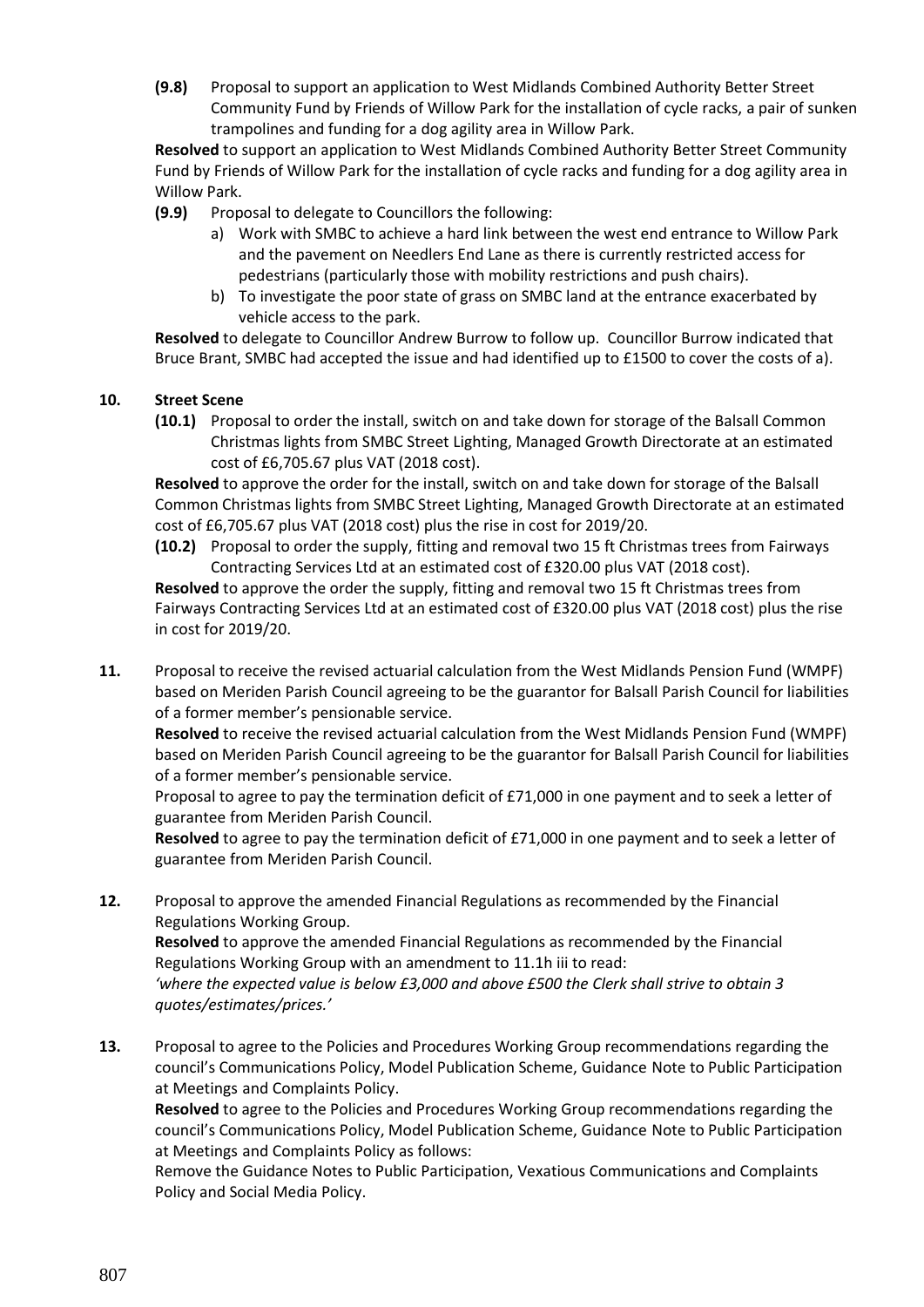Finance and Standing Orders Working Group to review Scheme of Delegation, Gifts and Hospitality, Internal Control Checklist, Statement of Internal Financial Control. Model Publication Scheme, Communication Policy and Complaints Policy to still be reviewed by the Policy and Procedures Working Group for the next meeting of the council.

**14.** Proposal to develop a proposal and seek estimates for the provision of a projector, stand and portable wifi for the display of council agendas, Clerk reports and background papers at council meetings.

**Resolved** to request that the Clerk obtains a specification for council to consider.

- **15.** Proposal to approve the negotiation of a further tenancy agreement for the parish council office at 287/289 Kenilworth Road for 3 years from 1 November 2019. **Resolved** to approve the negotiation of a further tenancy agreement for the parish council office at 287/289 Kenilworth Road for 2 years from 1 November 2019.
- **16.** Proposal to approve the recommendations of Staffing Working Group namely:
	- **a)** That the Staff Committee Working Group deal with issues within the remit of the Staff Committee Terms of Reference and bring all recommendations to full Council;
	- **b)** That the Council adopt the WALC Model Local Council Employees Handbook amended to suit;
	- **c)** Line Management of the Clerk/RFO is delegated to the Chair of Staff Committee (Councillor Elizabeth Macdonald);
	- **d)** Council nominate a Councillors to act in the absence of the Clerk for the booking of burials and collection of burial certification; and
	- **e)** The additional 67 (average 3.7 hpw) hours worked by the Clerk between 11.03.2019 and 14.07.2019 are paid at the Clerk's standard pay rate.

**Resolved to** approve the recommendations of Staffing Working Group as listed above with the following amendment:

- **c)** Line Management of the Clerk/RFO is delegated to the Chair of Staff Committee (Councillor Elizabeth Macdonald) *with the proviso that the line management tasks are defined and council will make a further consideration regarding nominating a second Councillor to the role.*
- **d)** Councillor Marion Keeley was nominated.
- **17.** Proposal to submit the letter attached at Appendix A to the External Auditor and the actions listed therein enacted upon namely:
	- **a)** The Council will meet monthly and will authorise all payments prior to cheques being signed.
	- **b)** Five Councillors have been approved as cheque/payment signatories. The number of signatories may increase and suitable and sufficient controls along with councillors internal auditing functions are being developed.
	- **c)** Monthly audit checks by Councillors will verify all cheques signed by the ex-councillors.
	- **d)** A root and branch review of the financial procedures is being undertaken to make them effective, compliant, and easy to implement/understand.
	- **e)** Two authorised Councillors will undertake a 100% check of all payments made during 2018/19 financial year in order to satisfy the Council that the Annual Governance and Accountability return they have signed meets all requirements they have attested to.
	- **f)** If appropriate, an independent audit will be commissioned if the check by Councillors identifies any real as opposed to procedural issues.

**g)** The Council would welcome any comments or recommendations from the External Auditor.

**Resolved** to submit the letter attached at Appendix A to the External Auditor and the actions listed therein enacted subject to the following amendments;

4.2 to read: 'The Council adopted an approach of meeting 6 times a year …';

5.3 to read: '… This may have been expedient for the Council meeting just 6 times a year.';

5.8 to read: 'In addition, most of the previous Council, including all cheque signatories did not stand for re-election to the Council…'.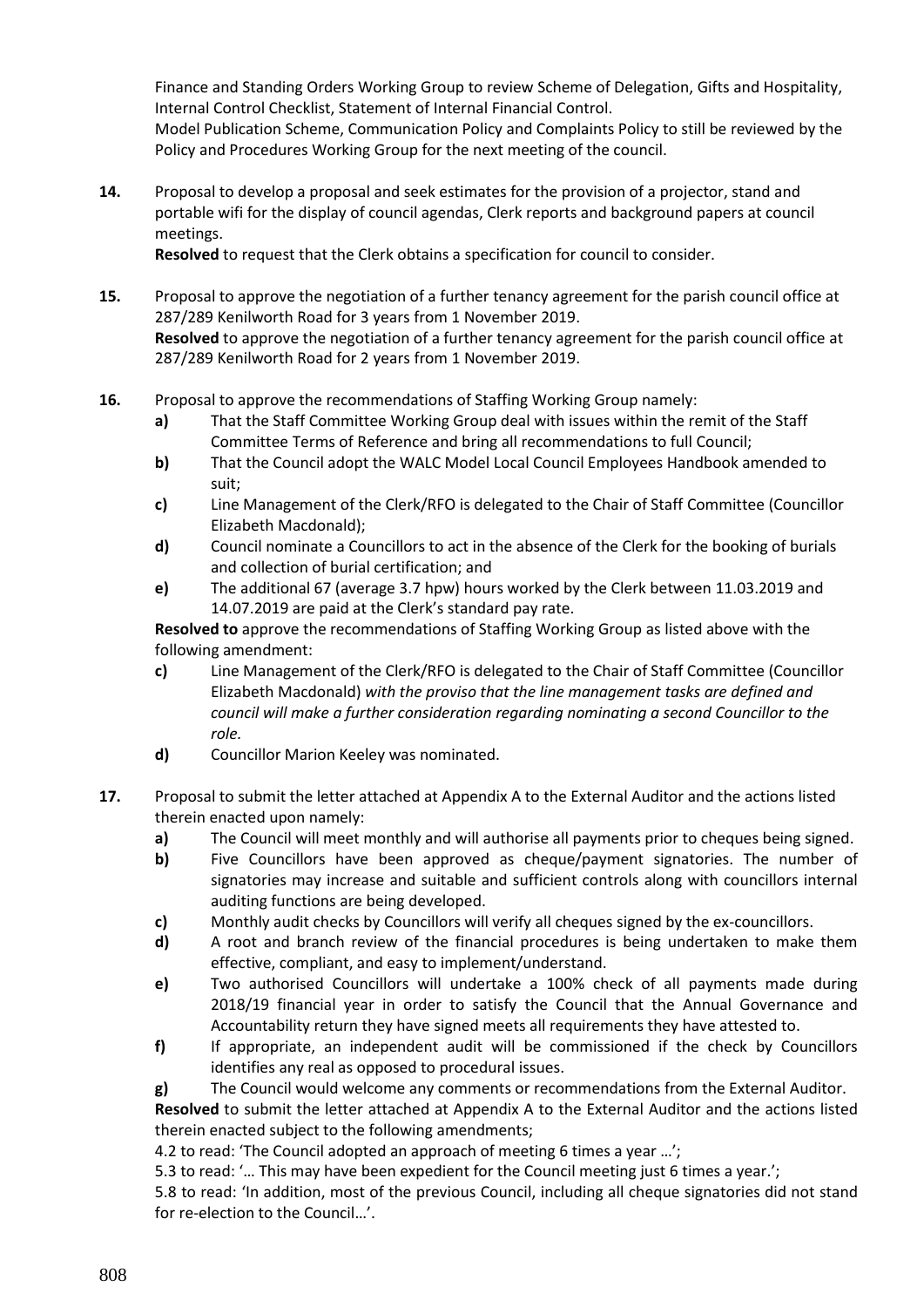An introductory statement is to be included at the start to explain the purpose – wording taken from 5.7. Councillor Elizabeth Macdonald will agree the final submission.

**Resolved** to nominate Councillor Andrew Burrow and Councillor Keith Tindall to undertake a 100% check of payments and invoices made during 2018/19 financial year in order to satisfy the Council that the Annual Governance and Accountability return they have signed meets all requirements they have attested to.

**18.** Verbal report from Councillor Elizabeth Macdonald regarding Solihull Area Committee meeting. Councillor Macdonald provided the following:

'Main item was a presentation from Chris Barr, Head of Public Realm at SMBC and discussion on unauthorised encampments - the preventative security measures introduced by SMBC for their parks resulting in a significant reduction of incursions – the options and powers to use if one occurs.

Main business was the SAC AGM - so election of officers and reps

- Other items were updates on the Parish and Town Councils Charter, Airport, SMBC clean air borough, bus services (meeting 26 July), SMBC now has Community Development Officers (support community groups) as well as Neighbourhood Co-ordinator (Place)
- Reps also raised the Velo (Ashleigh Prior 3 yr commitment)'
- **19.** Proposal to write to the Balsall Common Festival organisation to thank them for the great "Party in the park" event that they ran on  $6<sup>th</sup>$  July 2019. **Resolved** that the Chairman writes to the Balsall Common Festival organisation to thank them for the great "Party in the park" event that they ran on  $6<sup>th</sup>$  July 2019.
- **20.** Proposal to request that SMBC opens the barrier in the library car park to permit vehicles to circulate around the car park to maximise parking utilisation, on a trial basis. The barrier to be closed again if the previous anti-social "racing" in the evening recurs. Thereafter with opening and closing to maximise ease of use to car park users whilst minimising disruption to the Berkswell residents on Green Lane and the Balsall residents in the flats/houses adjacent to the car park. The Council to work with SMBC to minimise the impact on SMBC resources.

**Resolved** to consult more and postpone a decision on any change to the barrier. **(20.1)** Email from a resident of Balsall Common regarding the library car park. This item was postponed at the June  $12<sup>th</sup>$  2019 meeting of the Parish Council.

- **21.** Proposal to participate in VE Day 75 on Friday 8 May 2020 by holding a street party in central Balsall Common. The focus of the event(s) will be community cohesion for all generations and enjoyment together with recognition of the sacrifices made by those from our area in ensuring the freedom of residents both locally and across Europe.
	- a) To seek the support of Berkswell Parish Council to jointly sponsor the event,
	- b) To set up a Working Group to propose to council and organise agreed lead up activities in conjunction with a community organisation or organisations,

c) Working Group to itemise the financial requirements and other liabilities and advise council. **Resolved** to approve the holding of a street party to commemorate VE Day and to establish a Working Group following an agreed response from Berkswell Parish Council. Councillor Andrew Burrow to write to the Festival Committee requesting their participation.

## **22.** Correspondence

**(22.1)** Consultation on the expansion of St Augustine's Catholic Primary School for information – [www.solihull.gov.uk/consultation.](http://www.solihull.gov.uk/consultation)

**23. Date and Venue of Next Meeting: Parish Council Meeting Wednesday 14 August 2019, 7.30pm in The Old Hall, Temple Balsall, Knowle, Solihull B93 0AN**

The meeting closed at 9.45pm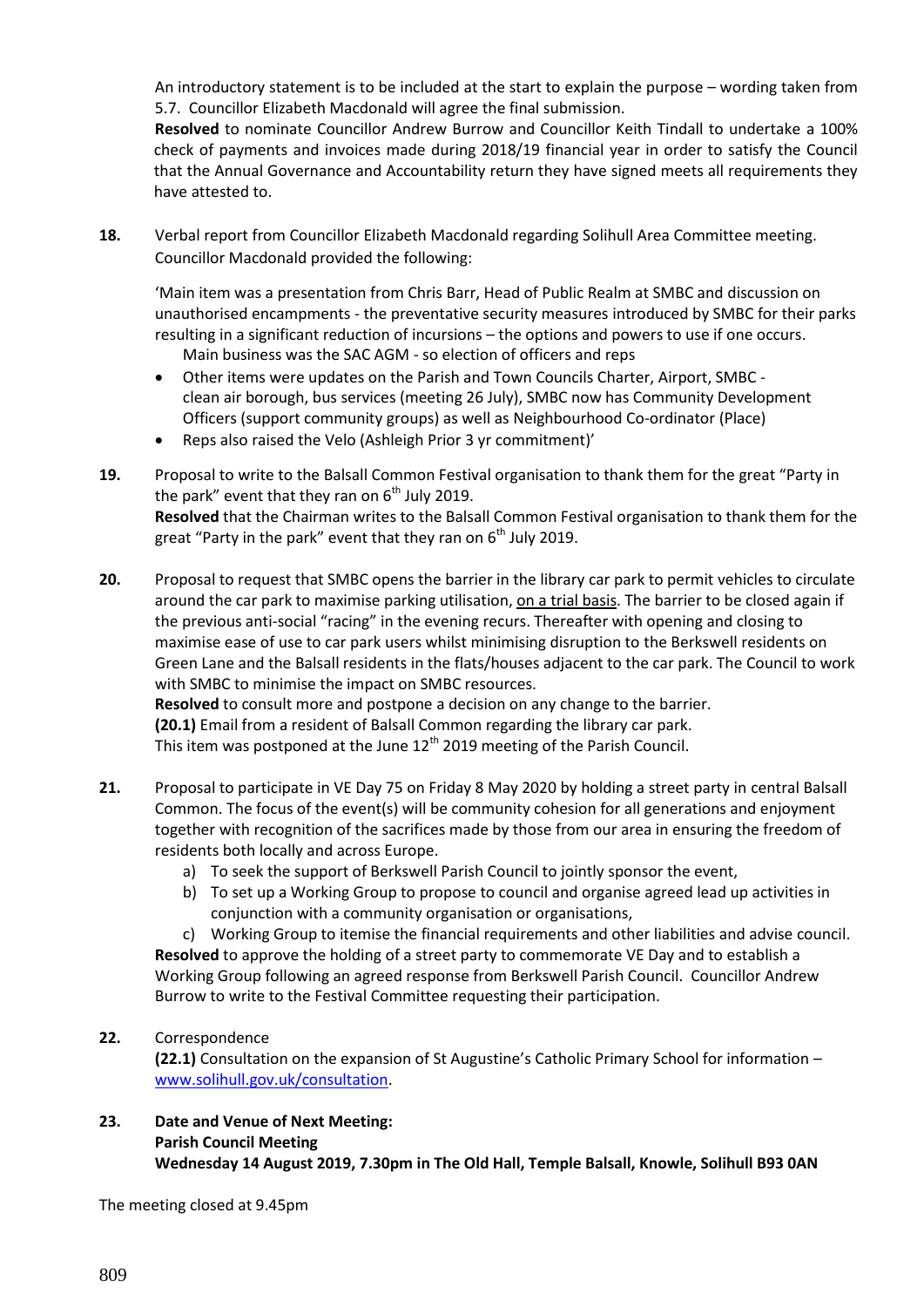|--|--|--|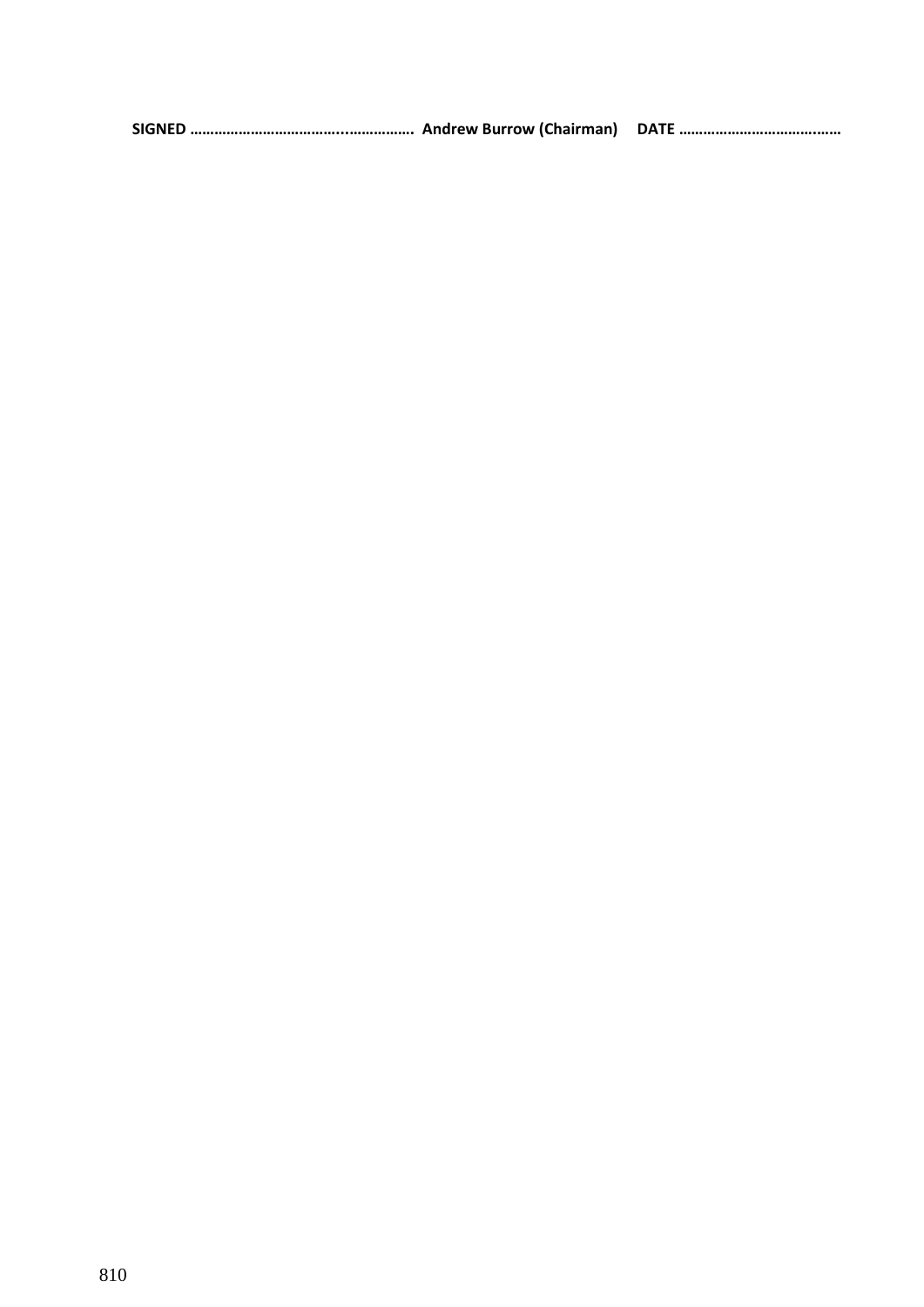## **Parish Council 17 July 2019 Appendix A**

## Proposed declaration to External Auditor regarding Balsall Parish Council and its financial controls 2018/19

- 1. The parish council is asked to make an Annual Governance and Accountability return each year to a prescribed format.
- 2. At the Balsall Parish Council Annual Meeting, held on 15<sup>th</sup> May 2019, the "new" council met for the first time. It was asked to approve the Annual Governance and Accountability return, and approve both the accounts and the internal financial control and annual governance statement based on the recommendation of the clerk and particularly taking account of the internal audit which reported that adequate controls were in place.
- 3. The current parish council largely comprises of councillors new to the Council with 5 out of 8 having been elected for the first time in May 2019 and one in November 2018. As such it is a very inexperienced council with very little direct knowledge of Balsall Parish Council and its finances.
- 4. Since that time the Council has commenced a review of the financial procedures within the Financial Regulations and have become somewhat concerned about the level of control that had been exercised during 2018/19. The issues uncovered are as follows;-
	- 4.1. During 2018/19 the Council used, without change or adaption, the NALC recommended Financial Regulations.
	- 4.2. The Council adopted an approach of meeting 4-6 times a year, a not uncommon practice amongst parish councils
	- 4.3. The regulations allow the Chairman to authorise the purchase of goods and services up to the value of £3000 in joint agreement with the Clerk as long as the item is covered in the budget. This may have been expedient for the Council meeting just 4-6 times a year.
	- 4.4. The Chairman was one of 3 cheque signatories. It would appear that the Chairman was a regular cheque signatory and one of the 2 people that controlled on line banking (Cheques and on line banking requiring 2 authorisations).
	- 4.5. The practice had developed that payments were firstly made by cheque (or online banking) and subsequently authorised by the parish council after payment had been made. This formal authorisation sometimes took place months later because of the infrequency of meetings. In effect all payments became governed by an "emergency procedure" from paragraph 5.4a of the NALC Financial Regulations rather than being pre-authorised by the Council as normal payments under paragraph 5.1
	- 4.6. Paragraph 5.1 requires payments to be authorised by the parish council, except for special circumstances involving such things as interest charges etc. which is covered by paragraph 5.4a
	- 4.7. This system did not, in the view of the current Council after conducting a fuller review, meet the necessary requirements for proper control, in that it vested too much authority in a small group of people without adequate contemporaneous oversight by the Council.
	- 4.8. In addition, most of the previous Council, including all cheque signatories, were not reelected to the Council, and as a consequence there have been cheques signed by signatories who are not councillors and subsequently authorised by the new Council. The process of appointing new cheque signatories is underway, but changing cheque signatories is slow and tortuous, and has resulted in the Council being totally reliant on two ex councillors signing cheques to pay its suppliers and Clerk's salary in the interim.